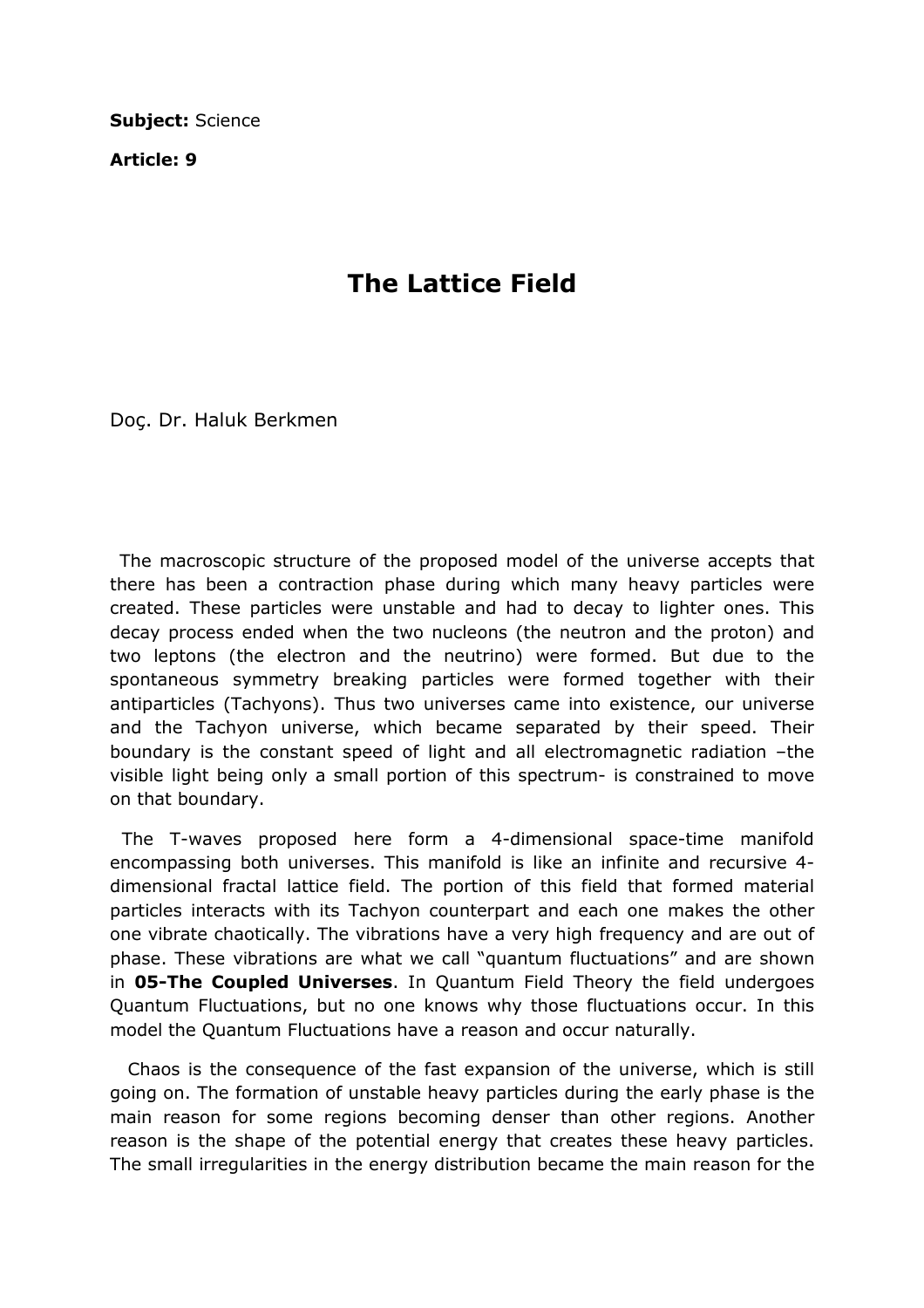fractal structure of our universe. Fractals are self similar irregular formations that can be found at arbitrarily small scales. A physical example that can be seen in our scale is the formation of gold clusters. Gold clusters can be obtained in colloidal form. Their size is generally less than one micrometer. Below we see a group of gold clusters. Although no cluster is exactly the copy of another one; they are all self similar. The self similarity applies at all scales as can be seen on the picture at the right. The Cosmic Microwave Background Radiation mentioned in article 2 has also a similar fractal structure as shown below. It is a fact that the chaotic self similarity applies at all scales.



Gold clusters



## Cosmic Microwave Background Radiation

 The background lattice field is made out of chaotically vibrating infinitesimal small points. Their amplitude is in the range of the Planck length L, which is: